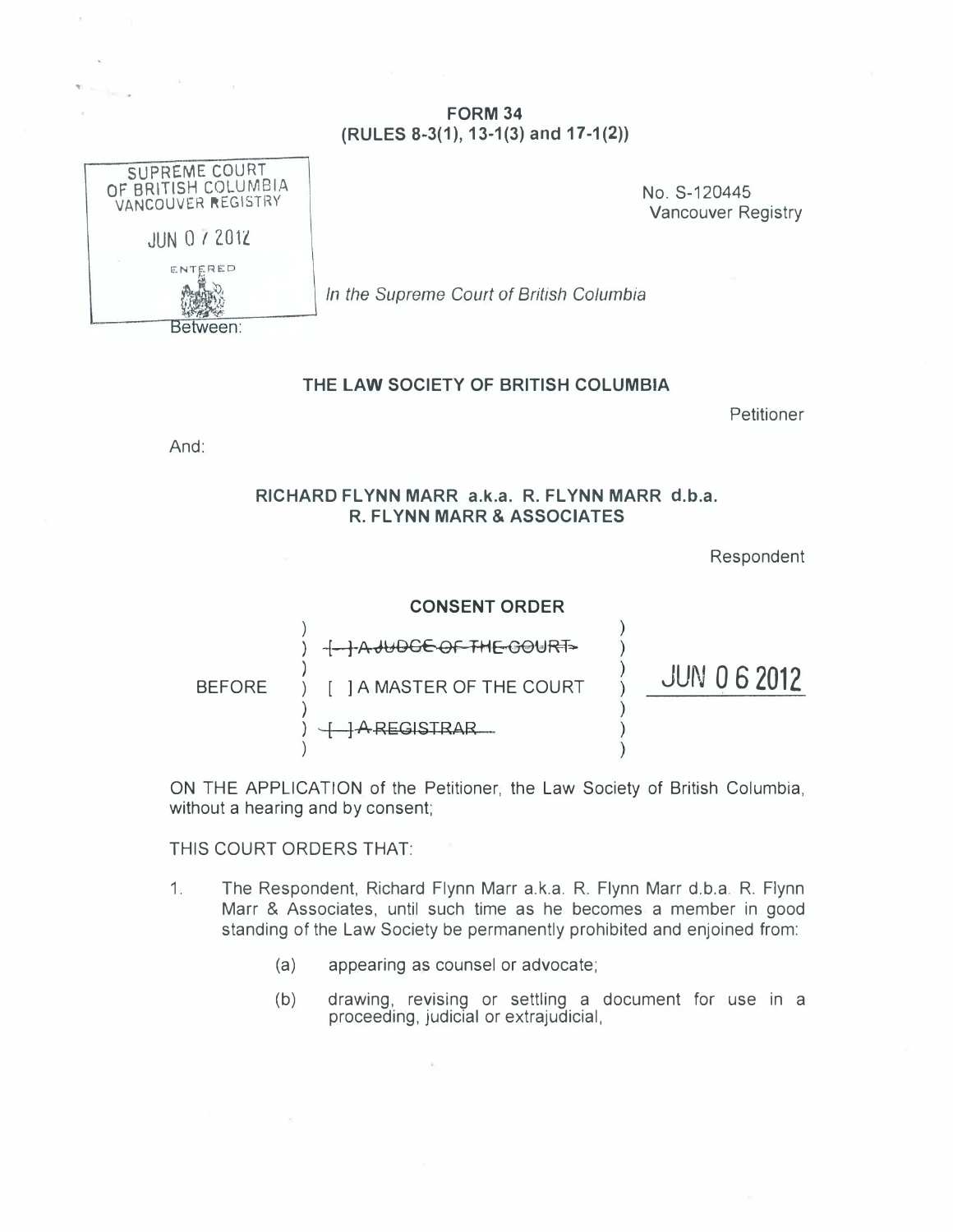$\sim$   $\sim$ 

- (c) drawing, revising or settling a document in any way to a proceeding under a statute of Canada or British Columbia,
- (d) doing an act or negotiating in any way for the settlement of, or settling, a claim or demand for damages;
- (e) agreeing to place at the disposal of another person the services of a lawyer;
- (f) giving legal advice;
- (g) making an offer to do anything referred to in paragraphs (a) through (f); and
- (h) making a representation that he is qualified or entitled to do anything referred to in paragraphs (a) through (f).
- 2. The parties will bear their own costs.

Listas.

THE FOLLOWING PARTIES APPROVE THE FORM OF THIS ORDER AND CONSENT TO EACH OF THE ORDERS NOTED ABOVE:

signature of Veronica S.C. Rossos

Lawyer for the Respondent

t ..

Signature of Michael J. Kleisinger Lawyer for the Petitioner



By the Court

Mex Upp